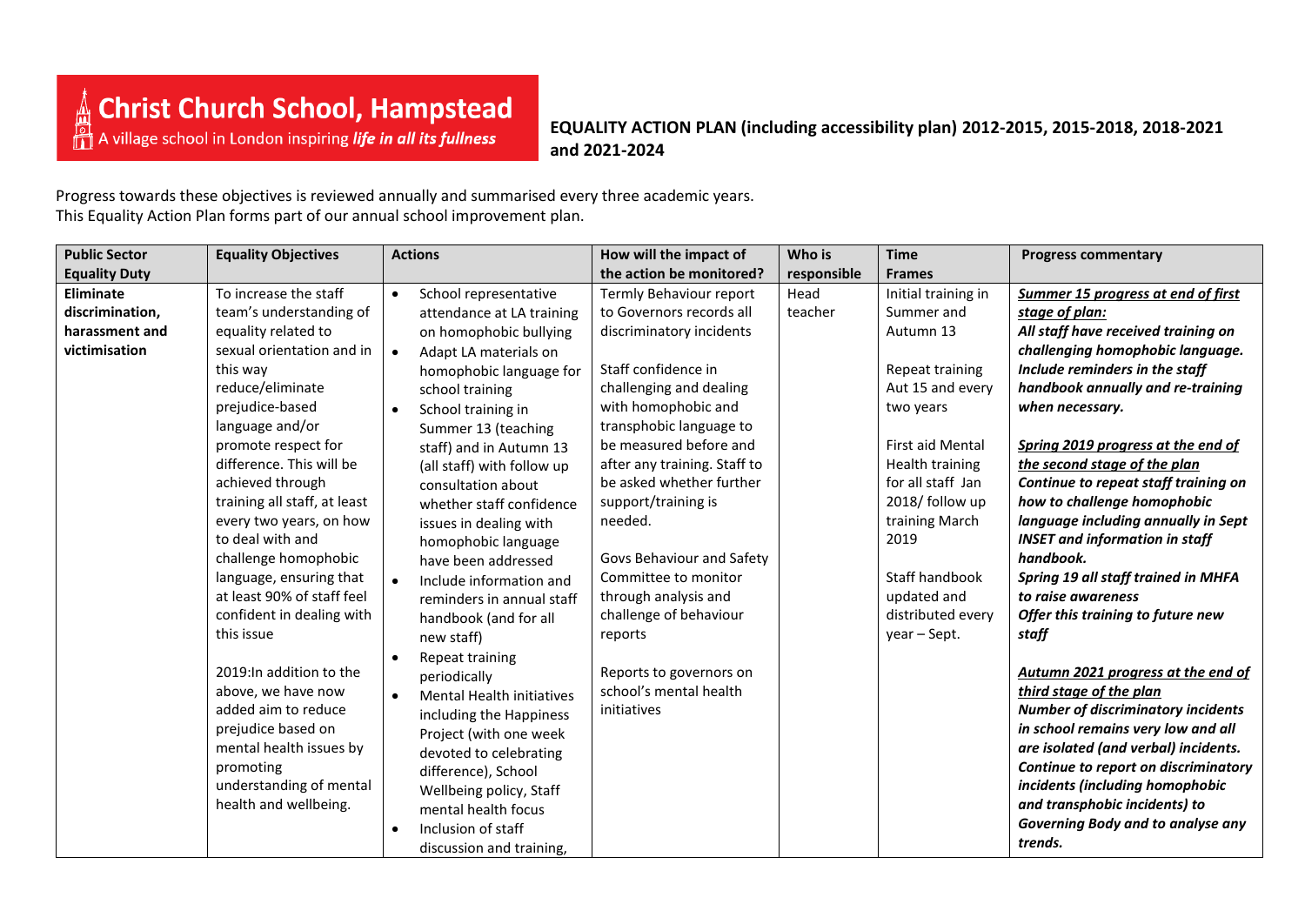| <b>Public Sector</b> | <b>Equality Objectives</b>                                                                                                                    | <b>Actions</b>                                                                                                                                   | How will the impact of   | Who is      | Time          | <b>Progress commentary</b>                                                                                                                                                                                                                                                                                                                                                                                                                                                                                                                                                                              |
|----------------------|-----------------------------------------------------------------------------------------------------------------------------------------------|--------------------------------------------------------------------------------------------------------------------------------------------------|--------------------------|-------------|---------------|---------------------------------------------------------------------------------------------------------------------------------------------------------------------------------------------------------------------------------------------------------------------------------------------------------------------------------------------------------------------------------------------------------------------------------------------------------------------------------------------------------------------------------------------------------------------------------------------------------|
| <b>Equality Duty</b> |                                                                                                                                               |                                                                                                                                                  | the action be monitored? | responsible | <b>Frames</b> |                                                                                                                                                                                                                                                                                                                                                                                                                                                                                                                                                                                                         |
|                      | 2021: We have extended<br>this target to include<br>specific target related to<br>staff confidence in<br>challenging transphobic<br>language. | where needed, to ensure<br>confidence in challenging<br>transphobic language:<br>e.g. discussion of specific<br>scenarios and language to<br>use |                          |             |               | Continue to repeat staff training on<br>how to challenge homophobic<br>language including annually in Sept<br><b>INSET and information in staff</b><br>handbook.<br><b>Continue for Mental Health</b><br>awareness to have a high profile<br>within the school, openly discussed<br>with children, staff and families.<br>Work has begun and will continue<br>with external agencies (e.g. CSSA,<br>swimming baths, PGL) to support<br>the development of inclusive policies<br>for pupils who identify as a different<br>gender.<br>Gender neutral toilets already<br>available throughout the school. |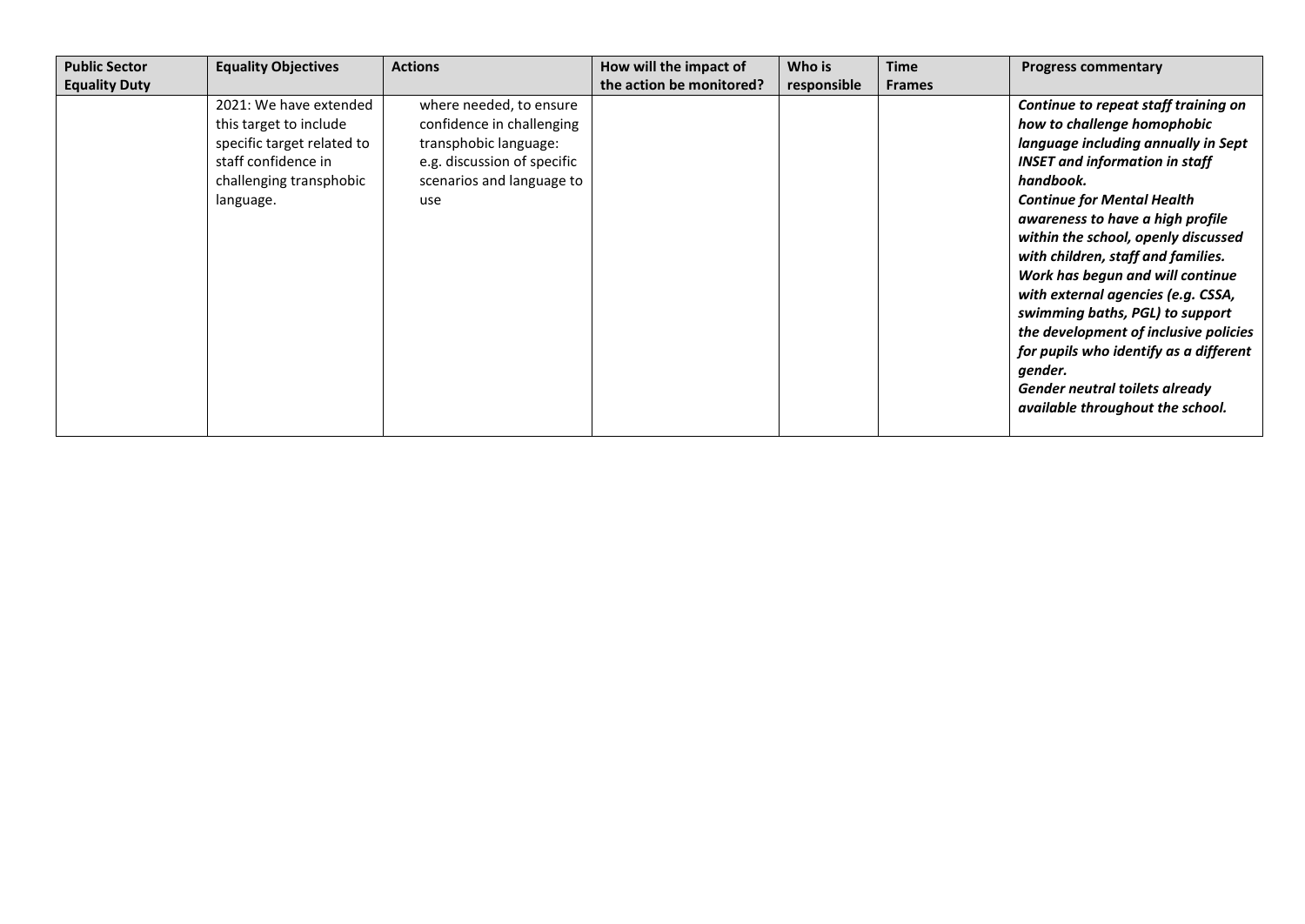| <b>Public Sector</b>                                              | <b>Equality Objectives</b>                                                                                                                                                        | <b>Actions</b>                                                                                                                                                                                                                                                                                                                                                                                                                                                         | How will the impact of                                                                                                                                                                                                                                     | Who is                                                           | <b>Time</b>                                                                                                                                                                                                                   | <b>Progress commentary</b>                                                                                                                                                                                                                                                                                                                                                                                                                                                                                                                                                                                                                                                                                                                                                                                                                                                                                                                                                                                                                                  |
|-------------------------------------------------------------------|-----------------------------------------------------------------------------------------------------------------------------------------------------------------------------------|------------------------------------------------------------------------------------------------------------------------------------------------------------------------------------------------------------------------------------------------------------------------------------------------------------------------------------------------------------------------------------------------------------------------------------------------------------------------|------------------------------------------------------------------------------------------------------------------------------------------------------------------------------------------------------------------------------------------------------------|------------------------------------------------------------------|-------------------------------------------------------------------------------------------------------------------------------------------------------------------------------------------------------------------------------|-------------------------------------------------------------------------------------------------------------------------------------------------------------------------------------------------------------------------------------------------------------------------------------------------------------------------------------------------------------------------------------------------------------------------------------------------------------------------------------------------------------------------------------------------------------------------------------------------------------------------------------------------------------------------------------------------------------------------------------------------------------------------------------------------------------------------------------------------------------------------------------------------------------------------------------------------------------------------------------------------------------------------------------------------------------|
| <b>Equality Duty</b>                                              |                                                                                                                                                                                   |                                                                                                                                                                                                                                                                                                                                                                                                                                                                        | the action be monitored?                                                                                                                                                                                                                                   | responsible                                                      | <b>Frames</b>                                                                                                                                                                                                                 |                                                                                                                                                                                                                                                                                                                                                                                                                                                                                                                                                                                                                                                                                                                                                                                                                                                                                                                                                                                                                                                             |
| Advance equality of<br>opportunity<br>between different<br>groups | To provide additional<br>support as needed so<br>that there is equality of<br>progress of children of<br>different ethnic groups<br>(and who speak different<br>languages) at KS2 | Develop processes for<br>$\bullet$<br>identification and<br>tracking of proficiency in<br>English for children across<br>the school, from all<br>ethnic groups.<br>Provide targeted support<br>$\bullet$<br>for children with lower<br>levels of English fluency<br>to ensure equality of<br>progress by the end of<br>KS <sub>2</sub><br>Track in detail the<br>$\bullet$<br>progress of EAL/non EAL<br>group in different<br>cohorts, report to govs<br>and to staff | <b>Governors Teaching</b><br>Learning and Standards<br>Committee to monitor this<br>target through analysis of<br>attainment and progress<br>data for all groups<br>including specific<br>comparison of EAL / non<br>EAL group attainment and<br>progress. | Head<br>teacher,<br>Inclusion<br>leader and<br>class<br>teachers | Tracking in place<br>by Sept 13<br>Additional<br>targeted support<br>in place where<br>necessary from<br>Sept 13<br>Additional<br>support provided<br>for individual<br>children at lower<br>level of English<br>proficiency. | Summer 15 progress at end of first<br>stage of plan:<br>Provision in place for EAL learners at<br>different levels (developed with<br>school staff, external consultant<br>support and governors) $-$ to be<br>implemented and shared with<br>parents from September 2014.<br><b>Ongoing training for staff in</b><br>supporting EAL learners.<br>Spring 2019 progress at the end of<br>the second stage of the plan<br><b>Ongoing monitoring of attainment</b><br>of EAL / non EAL groups show small<br>(if any) gaps<br>Continue training for staff as<br>needed.<br>Autumn 2021 progress at the end of<br>the third stage of the plan<br>School attainment data shows that<br>the EAL learner group achieves as<br>well as non EAL learner group in<br><b>Reading, Writing and Maths</b><br>(between $+/-10\%$ for R, W, M for<br>each of the last three years).<br>Continue to track and report this<br>data to governors and analyse for<br>any trends given the changing<br>nature of this group (mobility in the<br>local area). Continue to provide |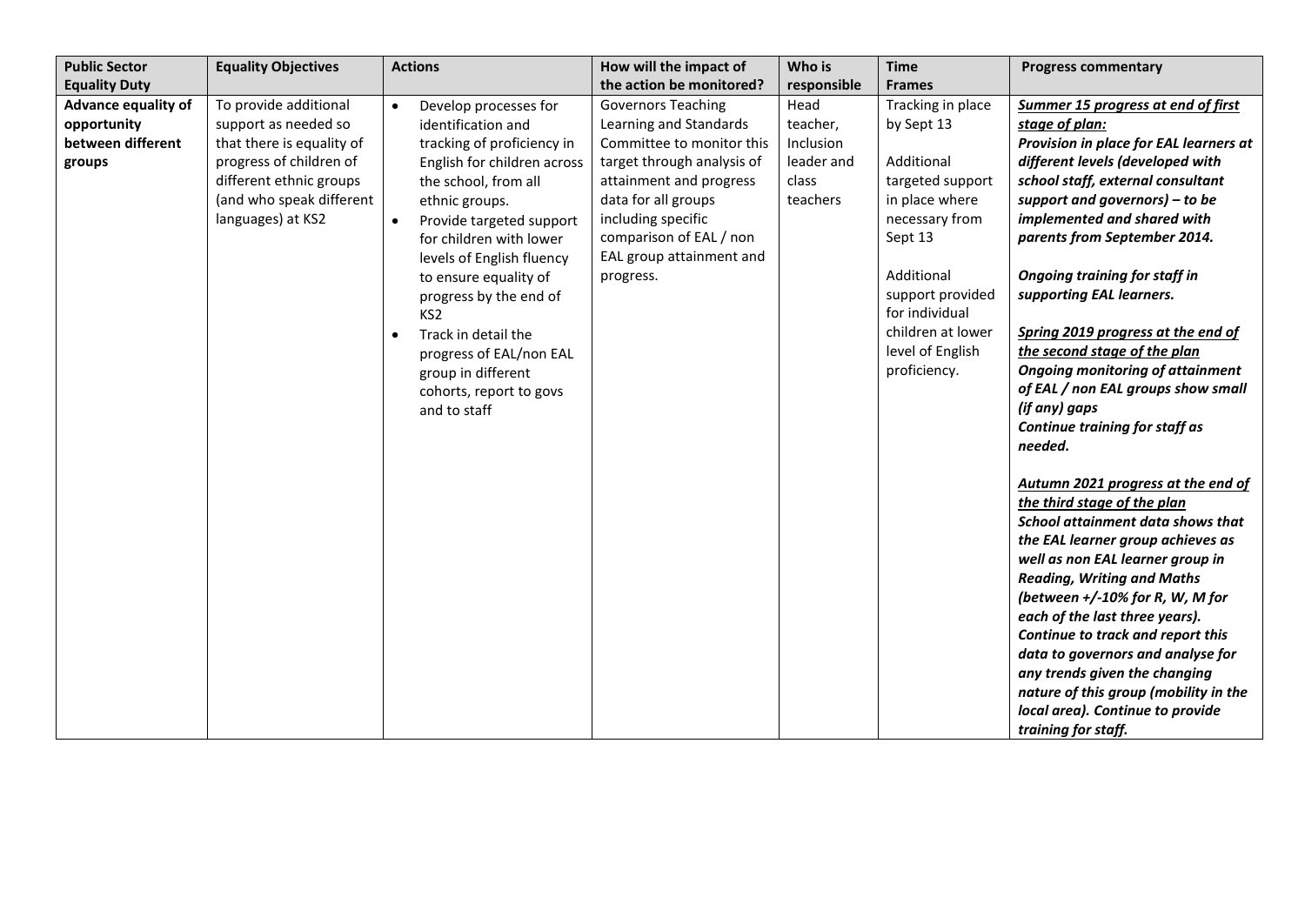| <b>Public Sector Equality</b>                               | <b>Equality Objectives</b>                                                                                                                                                                                                                                                                                                                                                                                                                                                                                                                                                                               | <b>Actions</b>                                                                                                                                                                                                                                                                                                                                                                                                    | How will the impact of                                                                                                                                                                                                                                                                                               | Who is               | <b>Time</b>                                                                                                                                                                                                                                                                                                                        | <b>Progress commentary</b>                                                                                                                                                                                                                                                                                                                                                                                                                                                                                                                                                                                                                                                                                                                                                                                                                                                                                            |
|-------------------------------------------------------------|----------------------------------------------------------------------------------------------------------------------------------------------------------------------------------------------------------------------------------------------------------------------------------------------------------------------------------------------------------------------------------------------------------------------------------------------------------------------------------------------------------------------------------------------------------------------------------------------------------|-------------------------------------------------------------------------------------------------------------------------------------------------------------------------------------------------------------------------------------------------------------------------------------------------------------------------------------------------------------------------------------------------------------------|----------------------------------------------------------------------------------------------------------------------------------------------------------------------------------------------------------------------------------------------------------------------------------------------------------------------|----------------------|------------------------------------------------------------------------------------------------------------------------------------------------------------------------------------------------------------------------------------------------------------------------------------------------------------------------------------|-----------------------------------------------------------------------------------------------------------------------------------------------------------------------------------------------------------------------------------------------------------------------------------------------------------------------------------------------------------------------------------------------------------------------------------------------------------------------------------------------------------------------------------------------------------------------------------------------------------------------------------------------------------------------------------------------------------------------------------------------------------------------------------------------------------------------------------------------------------------------------------------------------------------------|
| Duty                                                        |                                                                                                                                                                                                                                                                                                                                                                                                                                                                                                                                                                                                          |                                                                                                                                                                                                                                                                                                                                                                                                                   | the action be monitored?                                                                                                                                                                                                                                                                                             | responsible          | <b>Frames</b>                                                                                                                                                                                                                                                                                                                      |                                                                                                                                                                                                                                                                                                                                                                                                                                                                                                                                                                                                                                                                                                                                                                                                                                                                                                                       |
| <b>Foster good relations</b><br>between different<br>groups | For all children to learn<br>about all the major<br>world faiths through a<br>well-planned and<br>taught RE curriculum;<br>for all children to have<br>visited the place of<br>worship of at least four<br>major world faiths by<br>the time they leave the<br>school at the end of<br>Year 6<br>2021: update this<br>target to include : all<br>children to have visited<br>the place of worship of<br>at least five major<br>world faiths (currently:<br>Christian church (all<br>years), Buddhist centre<br>(Y2), Mosque (Y3),<br>Hindu Mandir (Y4),<br>Sikh Gurdwara (Y5),<br>Synagogue (Y1 and Y6)) | RE curriculum reviewed<br>$\bullet$<br>and implemented from<br>Sept 18<br>World faith topic for Y1-6<br>$\bullet$<br>in Spring term each year.<br>Visits to places of worship<br>$\bullet$<br>an integral part of this<br>learning.<br>Links made to the local<br>places of worship for<br>ongoing learning<br>partnership wherever<br>possible.<br>Virtual visits arranged<br>when restrictions were in<br>place | Governing Body to<br>monitor this target<br>through HT's termly<br>reports to govs including<br>lists of trips that have<br>taken place.<br>Children's learning in RE to<br>be monitored, plus<br>numbers of discriminatory<br>incidents monitored to<br>show impact of this work<br>on fostering good<br>relations. | RE subject<br>leader | From 15/16<br>academic year<br>(trips in place<br>before this for<br>some year groups<br>and topics)<br>Trips continue<br>post changes to<br>RE curriculum<br>2018/19<br>Trips continue<br>each year, as part<br>of planned<br>curriculum, plus<br>visits from<br>members of the<br>faith community<br>(often school<br>families). | <b>Target included from second stage</b><br>of plan only<br>Spring 2019 progress at the end of<br>the second stage of the plan<br>New RE syllabus adopted which<br>includes range of world faith studies<br>and continuing visits to places of<br>worship<br>e.g. Spring 2019 visits<br><b>Rec-Christ Church</b><br>Year 1 - Belsize Park synagogue<br>Year 2 - Buddhist Centre, Bethnal<br>Green<br>Year 3 - Regent's Park Mosque/<br><b>Holy Trinity Church NW3</b><br>Year 4 - Hindu Mandir, Neasden<br>Year 5 - Shepherd's Bush Gurdwara<br>Year 6 – Camden Jewish Museum<br>Autumn 2021 progress at the end of<br>the third stage of the plan<br>Trips have continued each year,<br>including virtual visits wherever<br>possible during coronavirus<br>pandemic restrictions.<br>Five major world faiths now covered<br>consistently by the trips.<br>No religion-related discriminatory<br>incidents recorded. |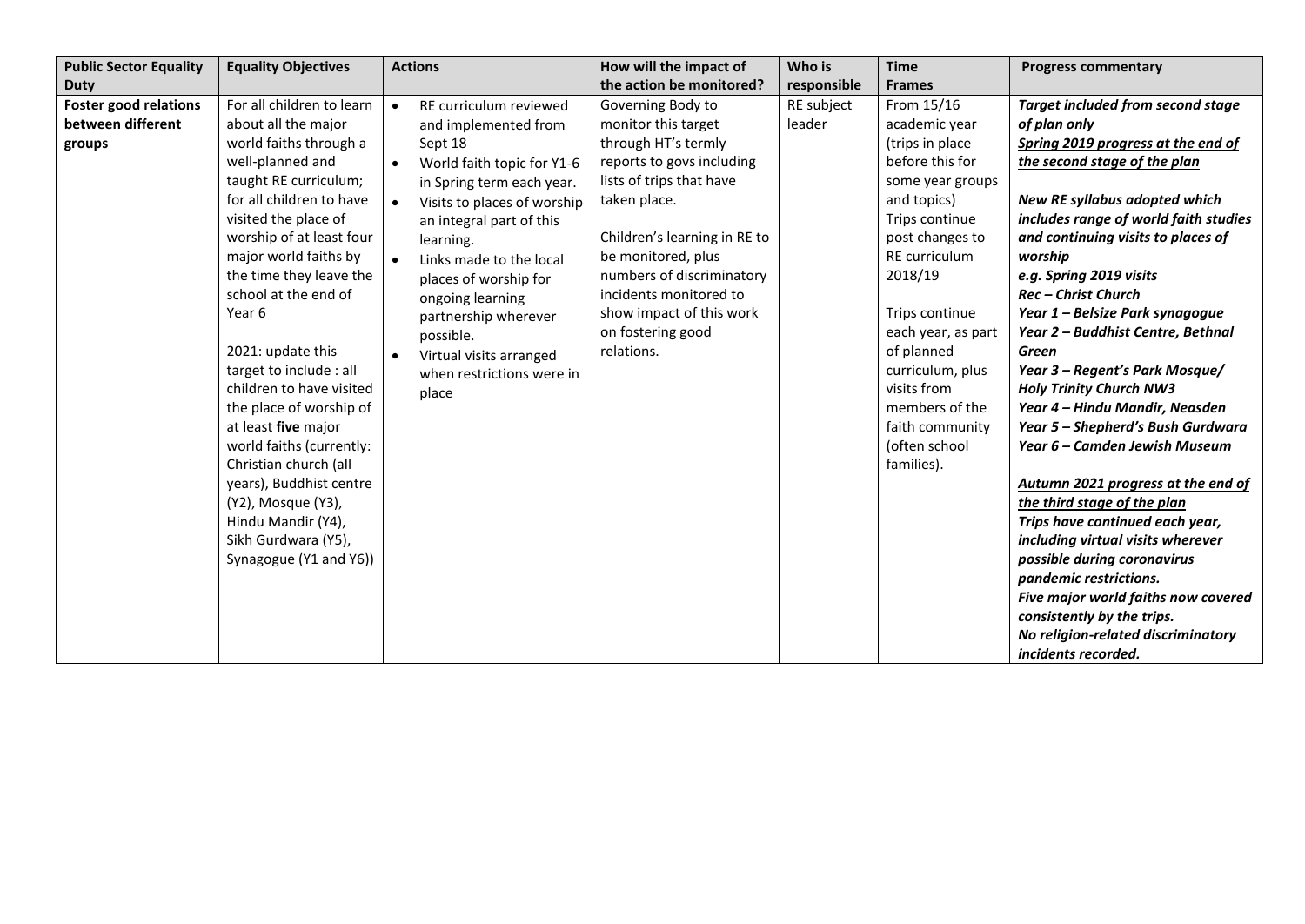| <b>Public Sector Equality</b> | <b>Equality Objectives</b>                                                                                                                            | <b>Actions</b>                                                                                                                                                                                                                                      | How will the impact of                                                                                                                                                                                | Who is                                  | <b>Time</b>                                                                             | <b>Progress commentary</b>                                                                                                                                                                                                                                                                                                                                                                                                                                                                                                                                                                                                                                                                                                                                                                                                                                                             |
|-------------------------------|-------------------------------------------------------------------------------------------------------------------------------------------------------|-----------------------------------------------------------------------------------------------------------------------------------------------------------------------------------------------------------------------------------------------------|-------------------------------------------------------------------------------------------------------------------------------------------------------------------------------------------------------|-----------------------------------------|-----------------------------------------------------------------------------------------|----------------------------------------------------------------------------------------------------------------------------------------------------------------------------------------------------------------------------------------------------------------------------------------------------------------------------------------------------------------------------------------------------------------------------------------------------------------------------------------------------------------------------------------------------------------------------------------------------------------------------------------------------------------------------------------------------------------------------------------------------------------------------------------------------------------------------------------------------------------------------------------|
| <b>Duty</b>                   |                                                                                                                                                       |                                                                                                                                                                                                                                                     | the action be                                                                                                                                                                                         | responsible                             | <b>Frames</b>                                                                           |                                                                                                                                                                                                                                                                                                                                                                                                                                                                                                                                                                                                                                                                                                                                                                                                                                                                                        |
|                               |                                                                                                                                                       |                                                                                                                                                                                                                                                     | monitored?                                                                                                                                                                                            |                                         |                                                                                         |                                                                                                                                                                                                                                                                                                                                                                                                                                                                                                                                                                                                                                                                                                                                                                                                                                                                                        |
| <b>Accessibility Plan</b>     | To make reasonable<br>adjustments for<br>disabled pupils so<br>that pupils with<br>individual needs can<br>take part in all<br>aspects of school life | $\bullet$<br>Continue to source and<br>purchase additional<br>resources for disabled<br>pupils where appropriate<br>$\bullet$<br>Continue to provide<br>additional adult support<br>for activities, clubs or<br>trips to support disabled<br>pupils | <b>Governors Teaching</b><br>Learning and Standards<br>committee to monitor<br>impact through reports<br>from Inclusion leader<br>and Head teacher                                                    | Head teacher<br>and Inclusion<br>leader | Ongoing                                                                                 | Summer 15 progress at end of first<br>stage of plan<br>E.g. considerable adjustments made<br>to support a pupil in wheel chair for 6<br>weeks in Autumn 2013, including full<br>access to trips and curriculum.<br>Spring 2019 progress at the end of the<br>second stage of the plan<br>E.g. Adjustments made to ensure<br>pupil with visual impairment took full<br>part in the curriculum and activities<br>including a whole school production<br>Autumn 2021 progress at the end of<br>the third stage of the plan<br>E.g. temporary adjustments made to<br>timetabling and support for pupils<br>with long term, serious and chronic<br>illnesses (e.g. additional adult support<br>on trips, changes to timetable,<br>support with medication to attend<br>residential trip)<br>No pupils have missed out on any<br>opportunity or activity due to<br>disability access issues. |
| <b>Accessibility Plan</b>     | To improve the<br>physical environment<br>to make the school<br>site more accessible<br>for disabled people                                           | Increased accessibility to<br>$\bullet$<br>the school site and to as<br>many areas of the school<br>building as possible<br>remains a priority for our<br>'suitability' building<br>project                                                         | Governing Body to<br>monitor impact in the<br>long term through<br>admission of pupils with<br>disabilities, recruitment<br>of staff with disabilities<br>or welcoming visitors<br>with disabilities. | Governing<br>Body                       | Initial planning<br>process from<br>Summer 13<br><b>Building phase</b><br>2015 and 2016 | <b>Summer 15 progress at end of first</b><br>stage of plan<br>Building is due to start before end of<br>Summer term 2015 - level access to<br>site is included in plan, plus levelling<br>of access into building at other points<br>Spring 2019 progress at the end of the<br>second stage of the plan<br>2015 & 2016 building project created<br>Step free access to site<br>New wheelchair friendly disabled<br>toilet                                                                                                                                                                                                                                                                                                                                                                                                                                                              |